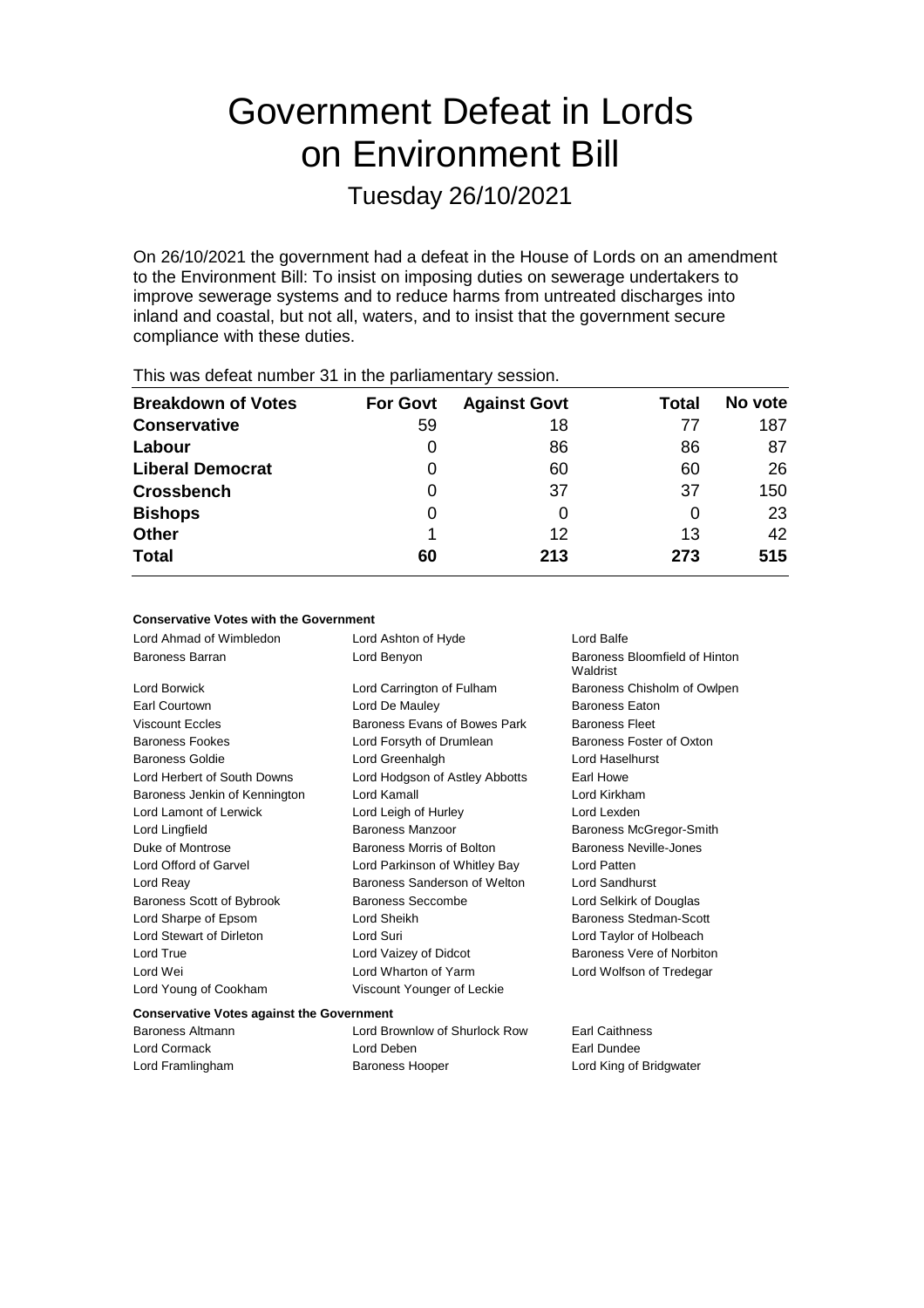Baroness Meyer **Lord Lord Porter of Spalding Lord Randall of Uxbridge**<br>Baroness Redfern **Cord Shinkwin** Lord Shinkwin **Baroness Stowell of Bees** 

Lord Kirkhope of Harrogate **Lord Mackay of Clashfern** Baroness McIntosh of Pickering Lord Shinkwin **Baroness Stowell of Beeston** 

# **Labour Votes with the Government**

**Labour Votes against the Government**<br>Baroness Adams of Craigielea Lord Adonis Baroness Adams of Craigielea Lord Adonis **Baroness Armstrong of Hill Top** Lord Bach **Baroness Bakewell Baroness Bakewell Lord Bassam of Brighton** Lord Berkeley **Baroness Blake of Leeds** Baroness Blower Lord Blunkett Lord Boateng Lord Bradley Lord Bragg **Lord Brooke of Alverthorpe** Baroness Bryan of Partick Lord Campbell-Savours **Lord Carter of Coles** Baroness Chakrabarti Baroness Chapman of Darlington Lord Coaker Lord Collins of Highbury Baroness Corston **Baroness Crawley Community** Lord Davies of Brixton Lord Davies of Oldham Baroness Donaghy Baroness Davies Drake Lord Dubs Lord Elder Lord Falconer of Thoroton Lord Foulkes of Cumnock Baroness Gale Baroness Gale Baroness Golding Lord Grantchester Lord Grocott Viscount Hanworth Lord Harris of Haringey **Lord Haworth Lord Haworth** Baroness Hayman of Ullock Baroness Hayter of Kentish Town Baroness Healy of Primrose Hill Lord Howarth of Newport Lord Hunt of Kings Heath **Baroness Jones of Whitchurch** Lord Kennedy of Southwark Lord Khan of Burnley **Baroness Lawrence of Clarendon** Lord Layard Lord Lennie **Lord Liddle Lord Liddle Baroness Lister of Burtersett** Lord Maxton Lord McAvoy Lord McConnell of Glenscorrodale Lord McKenzie of Luton Baroness Merron Lord Monks Baroness Morgan of Huyton Baroness Morris of Yardley Baroness Osamor Baroness Pitkeathley **Baroness Primarolo** Baroness Quin Baroness Ramsay of Cartvale Baroness Ritchie of Downpatrick Lord Rosser Baroness Sherlock **Lord Sikka** Baroness Smith of Basildon Lord Snape Viscount Stansgate Lord Stevenson of Balmacara Baroness Taylor of Bolton Lord Tomlinson Lord Touhig Lord Triesman **Lord Tunnicliffe Baroness Warwick of Undercliffe Baroness Warwick of Undercliffe** Lord Watson of Invergowrie Lord Watts Lord West of Spithead Baroness Wheeler **Baroness Whitaker** Baroness Whitaker **Baroness Wilcox of Newport** Lord Young of Norwood Green Baroness Young of Old Scone

# **Liberal Democrat Votes with the Government**

# **Liberal Democrat Votes against the Government**

|                                    |                             | Mandeville          |
|------------------------------------|-----------------------------|---------------------|
| Baroness Barker                    | Lord Beith                  | <b>Baroness Ber</b> |
| Baroness Bonham-Carter of Yarnbury | <b>Baroness Brinton</b>     | Lord Campbe         |
| Lord Chidgey                       | Lord Dholakia               | <b>Baroness Fea</b> |
| Lord Foster of Bath                | Lord Fox                    | <b>Baroness Gar</b> |
| Lord German                        | Lord Goddard of Stockport   | <b>Baroness Gre</b> |
| Baroness Hamwee                    | Baroness Harris of Richmond | Lord Hussain        |
| Baroness Hussein-Ece               | Baroness Janke              | Lord Jones of       |
| Baroness Kramer                    | <b>Baroness Ludford</b>     | Lord Marks of       |
| Lord McNally                       | Lord Newby                  | <b>Baroness Nor</b> |
| Lord Oates                         | Lord Paddick                | Lord Palmer o       |
| Baroness Parminter                 | <b>Baroness Pinnock</b>     | Lord Purvis of      |
| Baroness Randerson                 | Lord Razzall                | <b>Lord Rennard</b> |
| Baroness Scott of Needham Market   | Lord Scriven                | Lord Sharkey        |
| Baroness Sheehan                   | Lord Shipley                | Lord Stoneha        |

Lord Addington Lord Allan of Hallam Baroness Bakewell of Hardington Mandeville Baroness Benjamin Lord Campbell of Pittenweem Baroness Featherstone Baroness Garden of Frognal tockport Baroness Grender Lord Jones of Cheltenham Lord Marks of Henley-on-Thames Baroness Northover Lord Palmer of Childs Hill Lord Purvis of Tweed Lord Rennard Lord Sharkey Lord Stoneham of Droxford